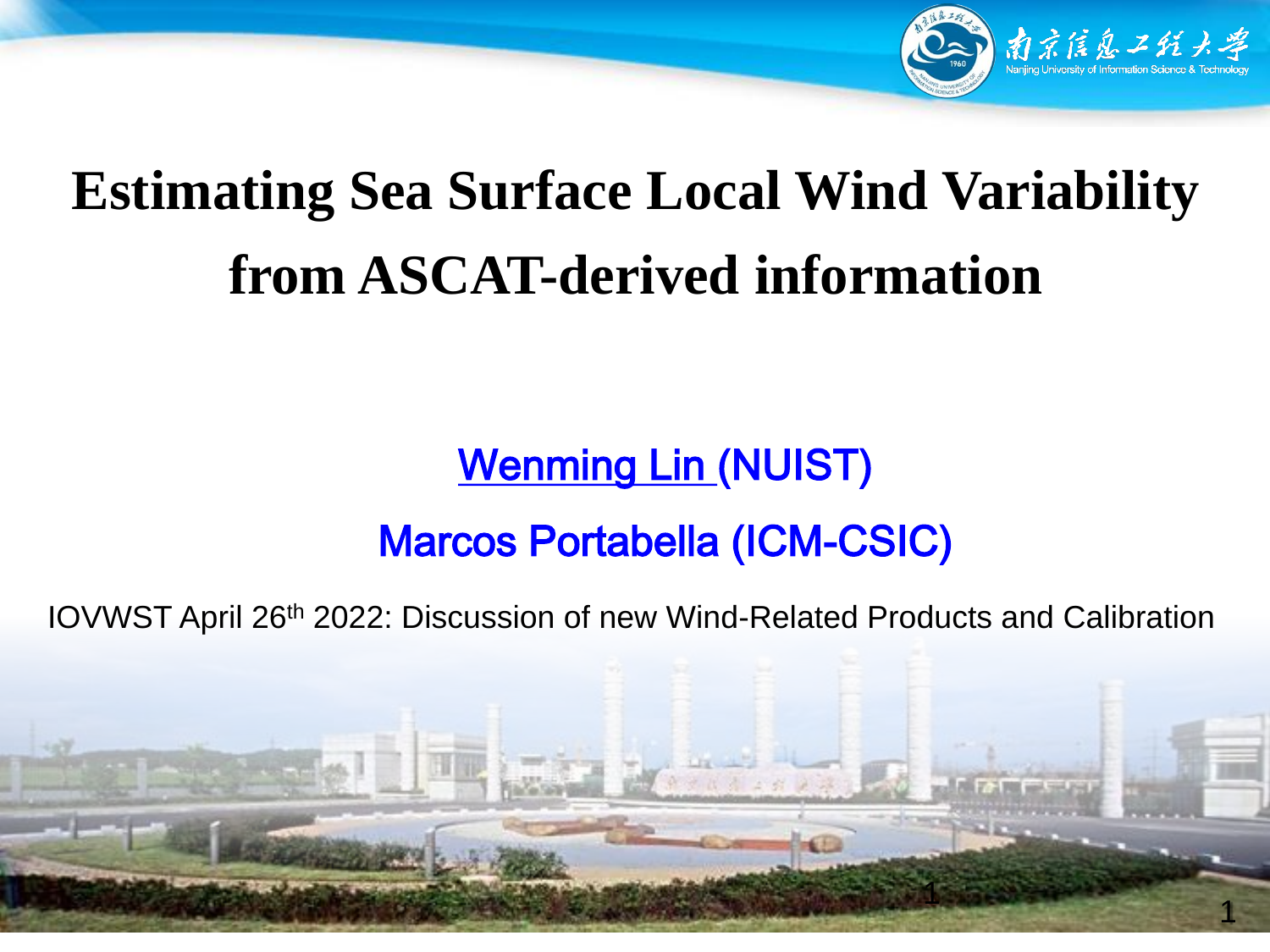# $\mathcal{L}$   $\mathcal{L}$   $\mathcal{L}$   $\mathcal{L}$   $\mathcal{L}$   $\mathcal{L}$   $\mathcal{L}$   $\mathcal{L}$

#### **Outlines**

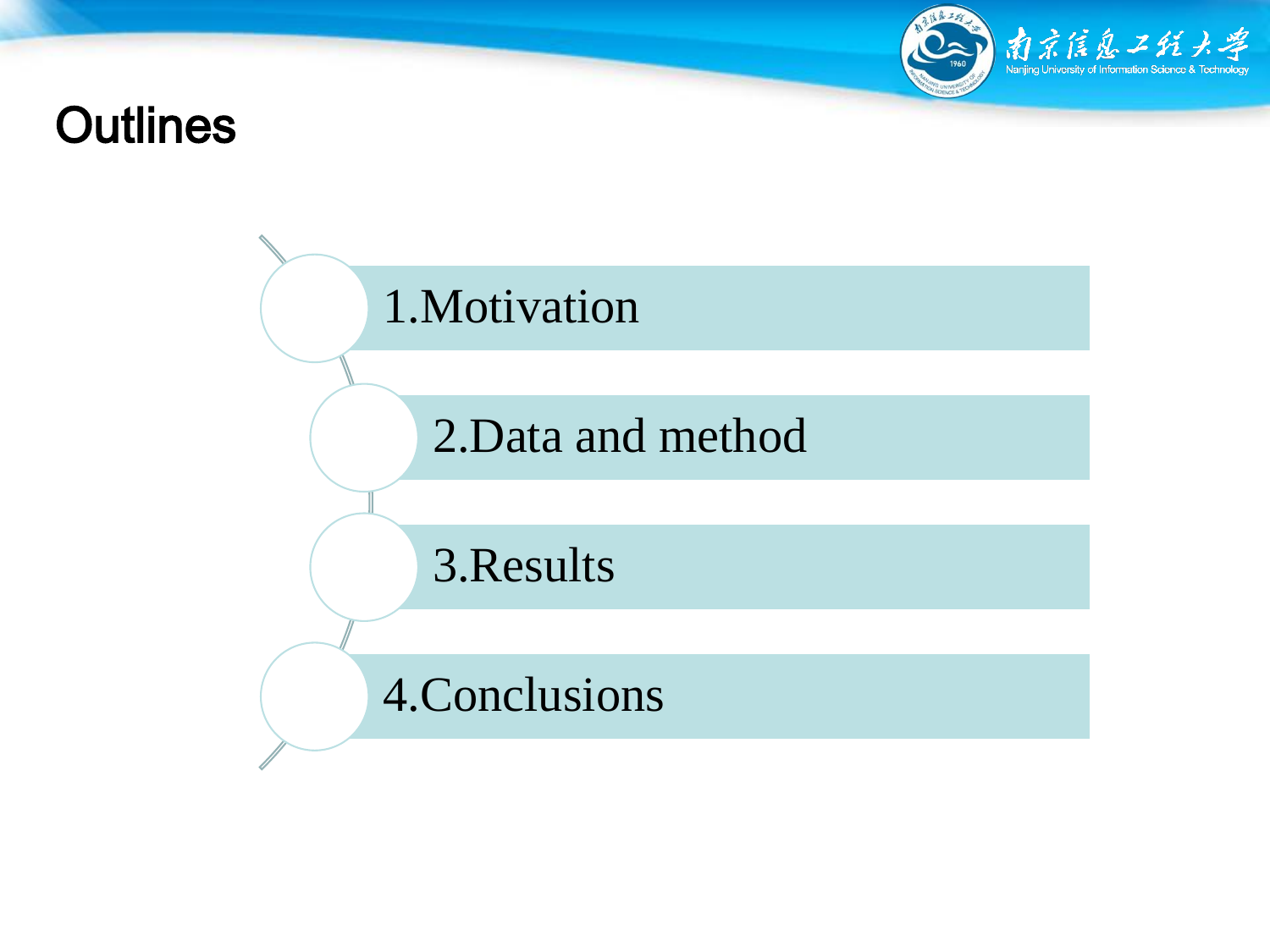### 1. Motivation

• Local variability of sea surface wind has a significant impact on the mesoscale air-sea interactions and wind-induced oceanic response.

南京信息工纸

- *Lin et al.* (TGRS, 2015) show that the ASCAT wind quality seems to be mainly associated with large (sub-WVC) wind variability, i.e., wind variability within a wind vector cell (WVC) may be characterized using the quality indicators of ASCAT, such as the inversion residual (MLE) and the singularity exponent (SE).
- Once the above inference is validated, one can develop a new useful NRT variable – wind variability, using the ASCAT wind data.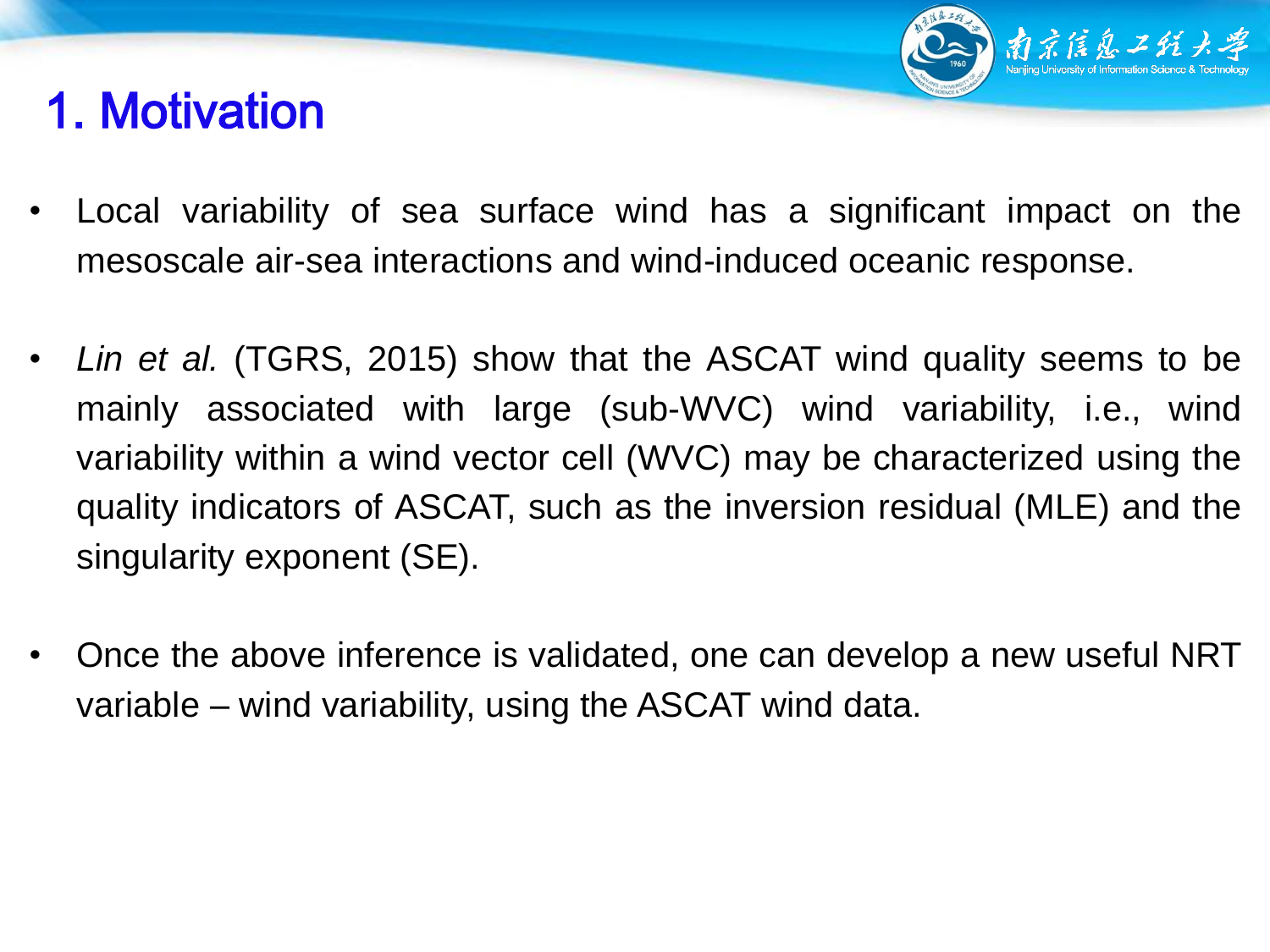

#### 2. Data and Method

1) "True" local wind variability is estimated from the 10-min buoy wind series within a certain temporal window, following the Taylor Hypothesis [*Lin et al., 2015*]

$$
SD = \sqrt{\frac{1}{M-1} \sum_{i=1}^{M} (x_i - \overline{x})^2}
$$
 
$$
SD_{\text{vector}} = \sqrt{SD_u^2 + SD_v^2}
$$

2) The wind variability as a function of wind speed is studied under different rain conditions, based on the collocated buoy-GMI rain data.

3) The correlation between wind variability and ASCAT quality indicators (MLE & SE) is evaluated using the collocated buoy-ASCAT data.

$$
MLE = \frac{1}{3} \sum_{i=1}^{3} (z_{mi} - z_{si})^2
$$
 
$$
SE(X) \sim \frac{\log |\nabla s|(X)}{\log r}
$$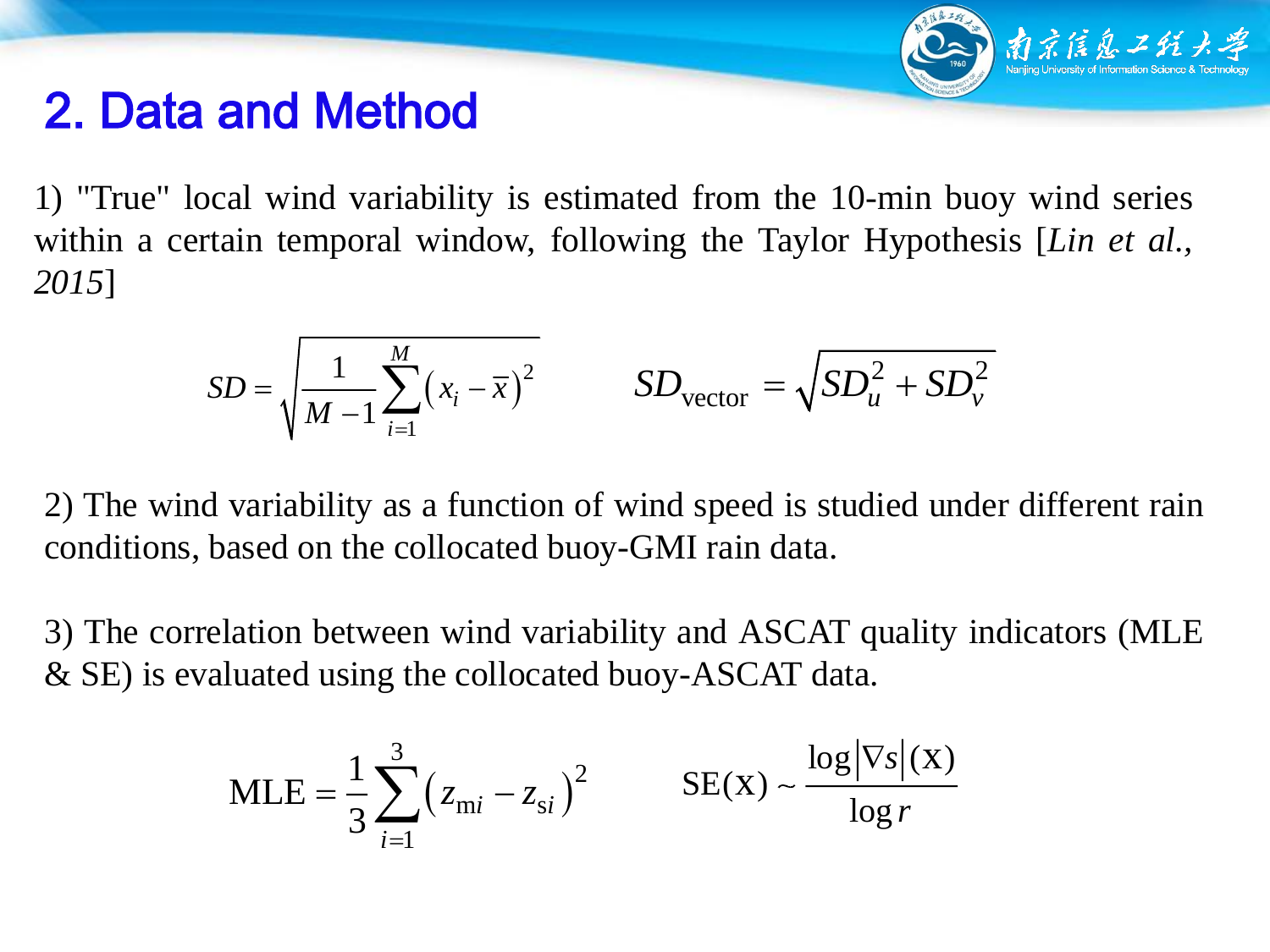

#### 3. Results



The mean wind speed (left) and direction (right) variability as a function of wind speed under different rain conditions (see the legends)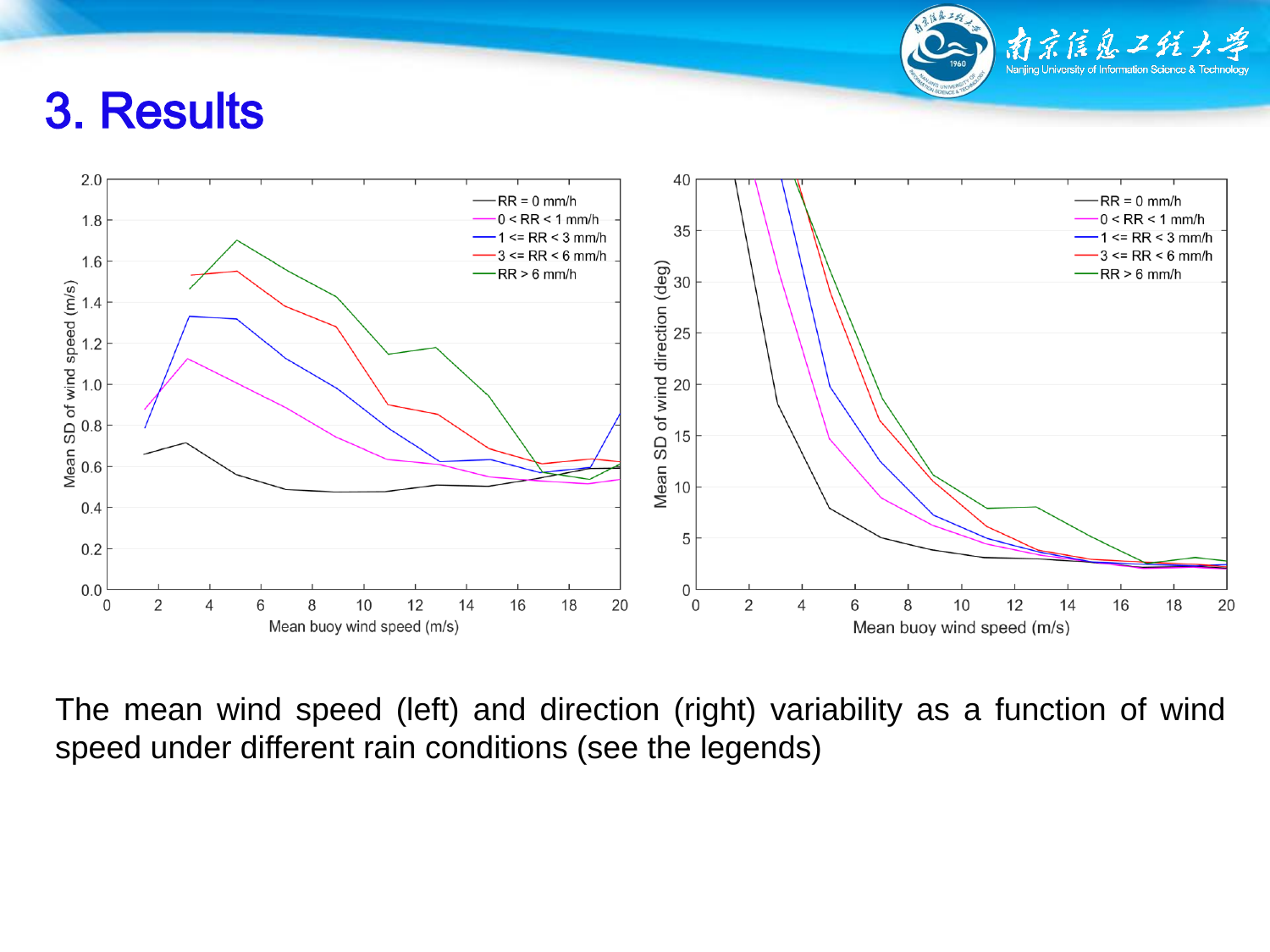

#### 3. Results



The vector variability (black curves) and VRMS difference between ASCAT and Buoy winds (red curves) as a function of MLE (left) and SE (right)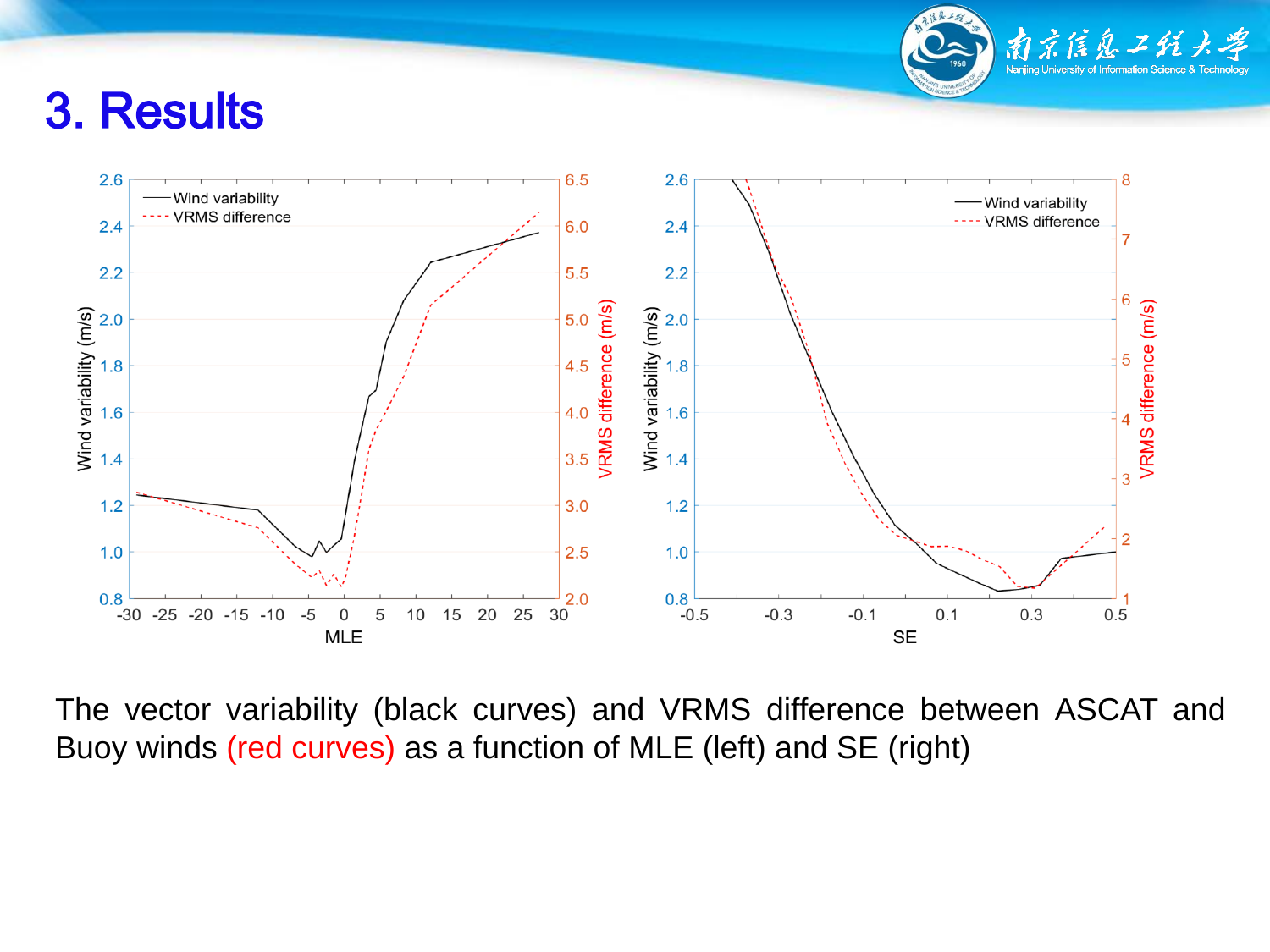#### 3. Results



The vector variability (colorbar) versus ASCAT MLE and SE. Blank area is due to the lack of data.



南京信息工的

- 1. Estimate the wind variability a function of SE/MLE (2012-2019)
- 2. Define the wind variability using SE/MLE; (2010-2011)
- 3. Evaluate the wind variability from the collocated buoy winds; (2010-2011)
- 4. Compare 2 and 3.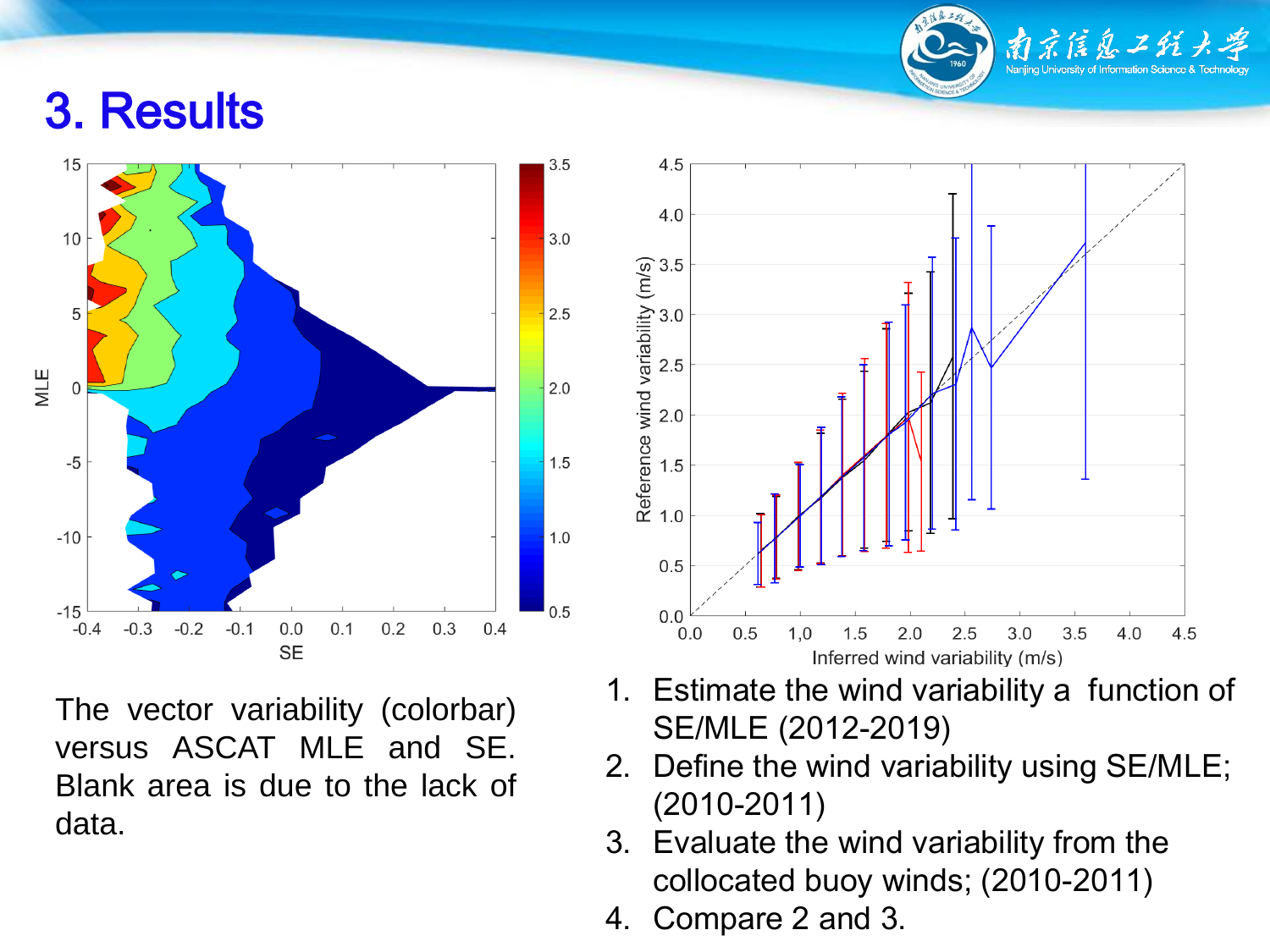

Monthly variability derived from ASCAT (Year 2019, Movie)